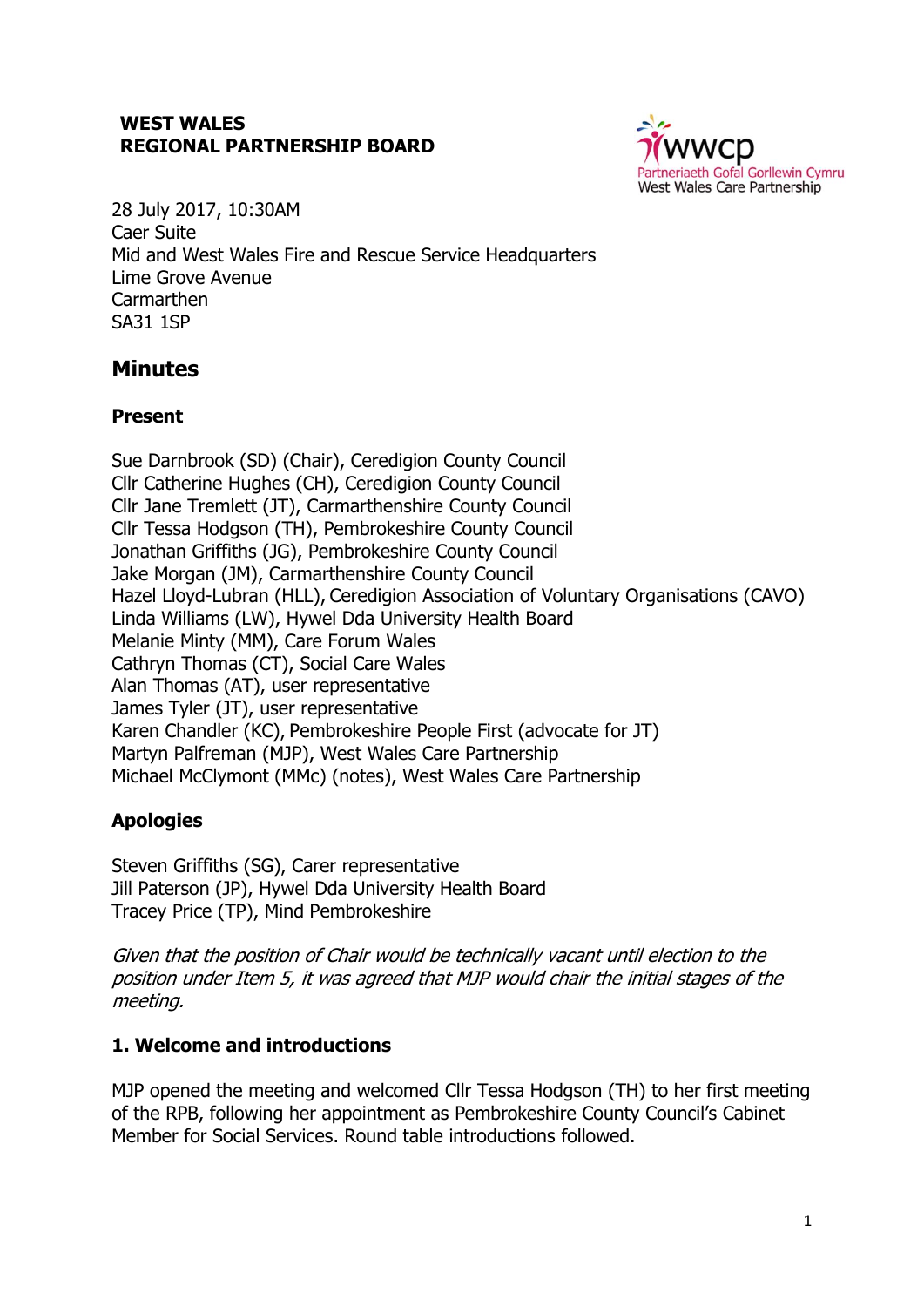# **2. Apologies**

These were noted.

### **3. Minutes of previous meeting held on 19th May 2017, accuracy and matters arising**

The minutes were approved as a correct record of proceedings, subject to the following amendment:

Item 4, second paragraph (P2). Sub-heading should read 'Integrated commissioning/ prevention'.

Matters arising:

- P2 Item 4, third paragraph MJP confirmed that the third sector had been represented on the interview panel for the Regional Programme Manager – Integrated Commissioning and Prevention. Recruitment processes to regional positions would be reviewed to ensure promotion of vacancies across all sectors
- P5 End of Item 6 The 'Carers Aware' training programme information would be made available on the WWCP website as a matter of urgency.
- P5 Item 8 An update report on the establishment of a Citizens' Panel would be provided at the next meeting. **ACTION: MJP**
- P6 Item 10, first paragraph MJP advised that key personnel from Welsh Government had been unavailable due to annual leave. An update on the Ehealth strategy would be provided at the next meeting. **ACTION: MJP**
- P6 Item 10, second paragraph MJP advised that an invitation had been made to the ARCH team to attend the next meeting; a response was awaited.

It was noted that all other outstanding actions would be considered under subsequent items on the agenda.

# **4. Revised Terms of Reference**

MP had been working with Lucy Griffiths, Solicitor with Pembrokeshire County Council to refresh the RPB's existing Terms of Reference to reflect statutory requirements and wider local governance arrangements. The revised Terms of Reference made clearer the role of the RPB in holding statutory partners to account for meeting the range of responsibilities conferred upon them by the Act. The distinction between the RPB, as a statutory entity, and the wider West Wales Care Partnership which provides an umbrella for the range of delivery activity, was noted.

JM noted the scrutiny role of the RPB. He stressed the need for flexibility given the amount of flux currently in relation to integration and regional working and the need to respond to anticipated changes within the Local Government Bill. The role of Joint Committees on the regional footprint should be considered within that context. It was agreed therefore that the Terms of Reference should be reviewed again at the end of 2017 to take such matters into account.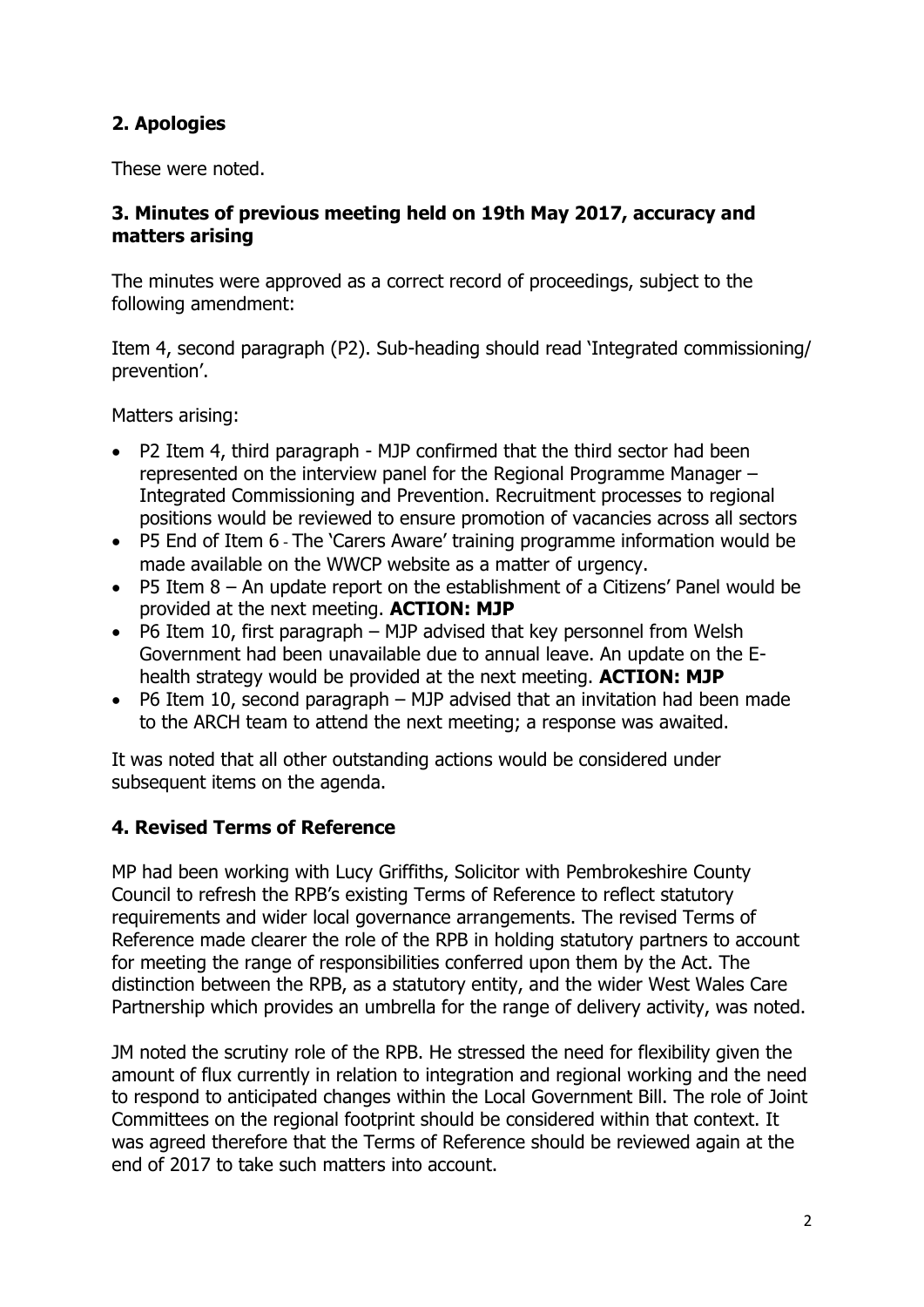JT highlighted Clause 38 (circulation of agenda and papers a minimum of 5 working days before meetings) and asked that this be met in the future, to ensure members had an opportunity to properly consider them in advance of meetings. **ACTION: MJP**

TH raised the issue of public accountability and asked for clarification as to whether RPB agendas and minutes were made available to the public. It was agreed that this would be arranged with immediate effect, via the Partnership's website. **ACTION: MJP**

It was further agreed that the proposed Citizen Panel would provide an invaluable mechanism for engagement in relation to the work of the RPB, and that opportunity should be taken to feed into local scrutiny processes.

LW noted Clause 21, requiring the establishment of formalised links with the Mid Wales Healthcare Collaborative and ARCH and requested that Public Service Boards be inserted here. **ACTION: MJP**

There was some debate over the tenure of the Chair and Vice Chair, and it was agreed that this would be on an annual basis, with the facility for review in the interim should the Terms of Reference change materially.

MJP requested any further suggested amendments be emailed to him by 4 August 2017. Changes would be incorporated and a revised document circulated to members for virtual sign-off. **ACTION: MJP**

### **5. Election of Chair and Vice Chair**

Nominations were approved and seconded for re-election of SD as Chair and election of JT as Vice Chair. These were approved and SD took over the chair for the remainder of the meeting.

### **6. Regional Priorities Update**

MJP provided a brief overview of progress. He advised that he had attended a meeting in early July between RPB Chairs and the Minister for Social Services and Public Health, representing SD. He had provided an overview of progress and challenges in West Wales which had been positively received by the Minister. On behalf of JT, KC requested that at the next Ministerial meeting the issue be raised of the considerable pressure placed on citizen representatives in terms of time required for meeting preparation and attendance. It was felt that a national approach was needed to manage this. SD agreed to take this forward. **ACTION: MJP/ SD**

MJP further advised that Rebecca Jones had been appointed as Regional Workforce Programme Manager and had started in post on 17 July 2017. JT requested that MP raise the issue regarding citizen panels for the next ministerial briefing.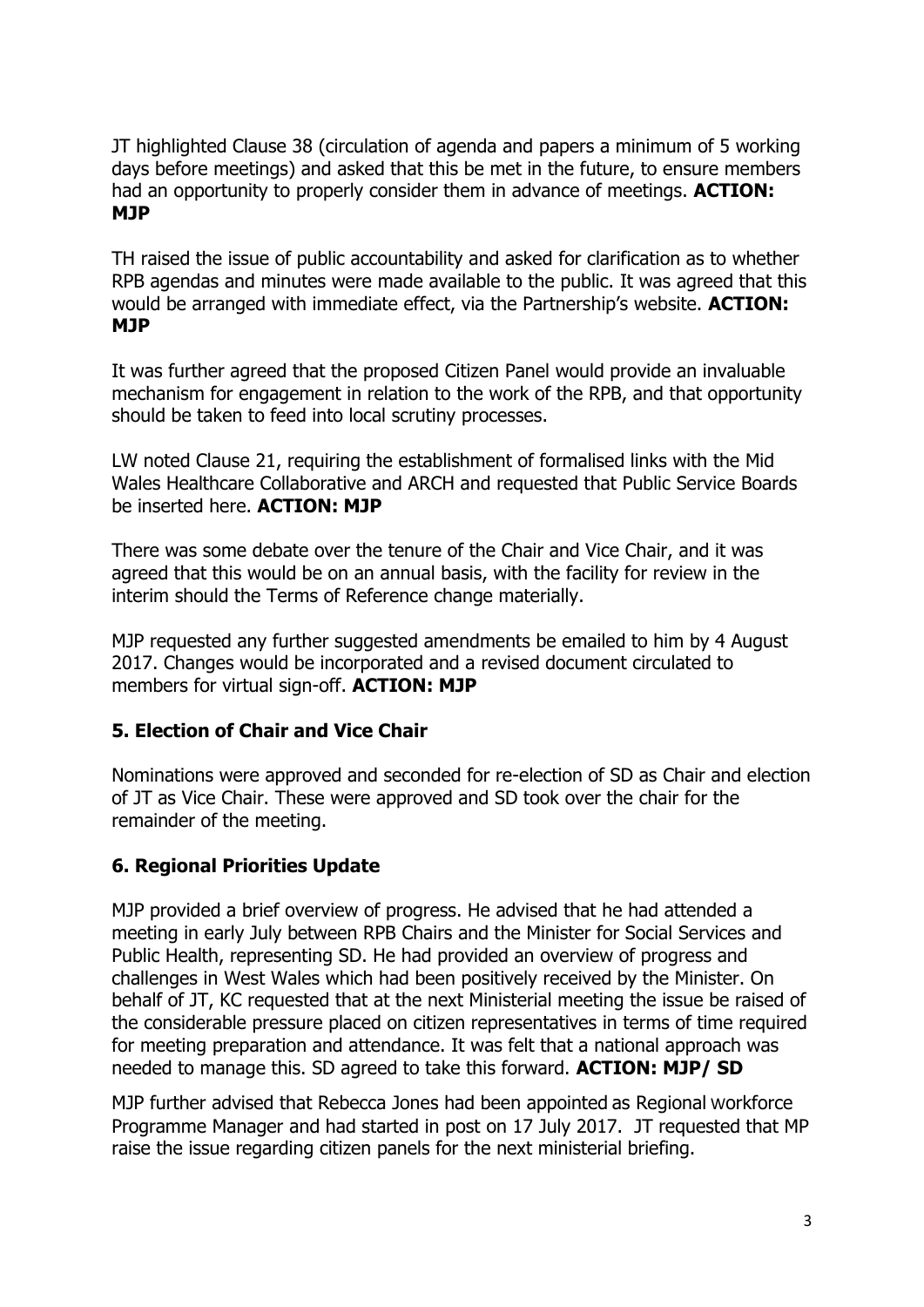Sponsoring Directors then provided a brief highlight report on activity relating to the RPB's strategic priorities

#### Integrated commissioning/ prevention (JG)

Angela Phillips had been appointed as Regional Programme Manager – Integrated Commissioning and Prevention and would be in post from 1 August 2017. A work programme would be developed and reported in full to the next meeting of the RPB. This would cover Information, Advice and Assistance.

#### Pooled funds (JM)

Opportunities were being identified for service integration and pooling of funds across children and adult services. The initial focus of this workstream was on care homes for adults, given the statutory requirement for pooled funds to be in place by April 2018. From the recent Ministerial meeting attended by MJP and correspondence from the Minister for Social Services and Public Health, it was clear that there were different interpretations of the legislative requirements around care homes. Welsh Government was giving a steer clear in terms of pooled funds being established at regional level; however there was a concern that this would raise significant issues, for example in relation to differential fee rates and cross-subsidy of services across local authority boundaries and possible legal challenge. JM had sought advice from a QC in this regard and would share this with other councils when received. He confirmed that the pooled fund arrangements and supporting governance would need formal sign-off by participating partners prior to the arrangements going live.

#### Implementation of WCCIS (SD)

Work was progressing well. An initial business case had been prepared for consideration by statutory partners, requiring a decision on a single deployment order across Carmarthenshire and Pembrokeshire County Councils and Hywel Dda UHB or staged deployment. Thereafter a full business case would be developed, based on the agreed 'go live' date of 2019-20. Regional ICF funding had been identified to support capacity within the UHB to begin the scoping process.

Transformation of Learning Disability and Mental Health Services (MP for JP) Progress was being made in relation to the Learning Disability programme, with an engagement event planned for the Autumn to engage stakeholders in prioritising action and agreeing strategic outcomes. This would also involve engaging with providers on the regional Market Position Statement for Learning Disability Services, which was nearing completion. The RPB was advised that, following discussions at the previous meeting, a service user had been appointed to sit on the Learning Disabilities Programme Group. MJP would confirm details regarding this individual. **ACTION: MJP**

It was noted that an update on the Mental Health Transformation Programme would be provided under item 11.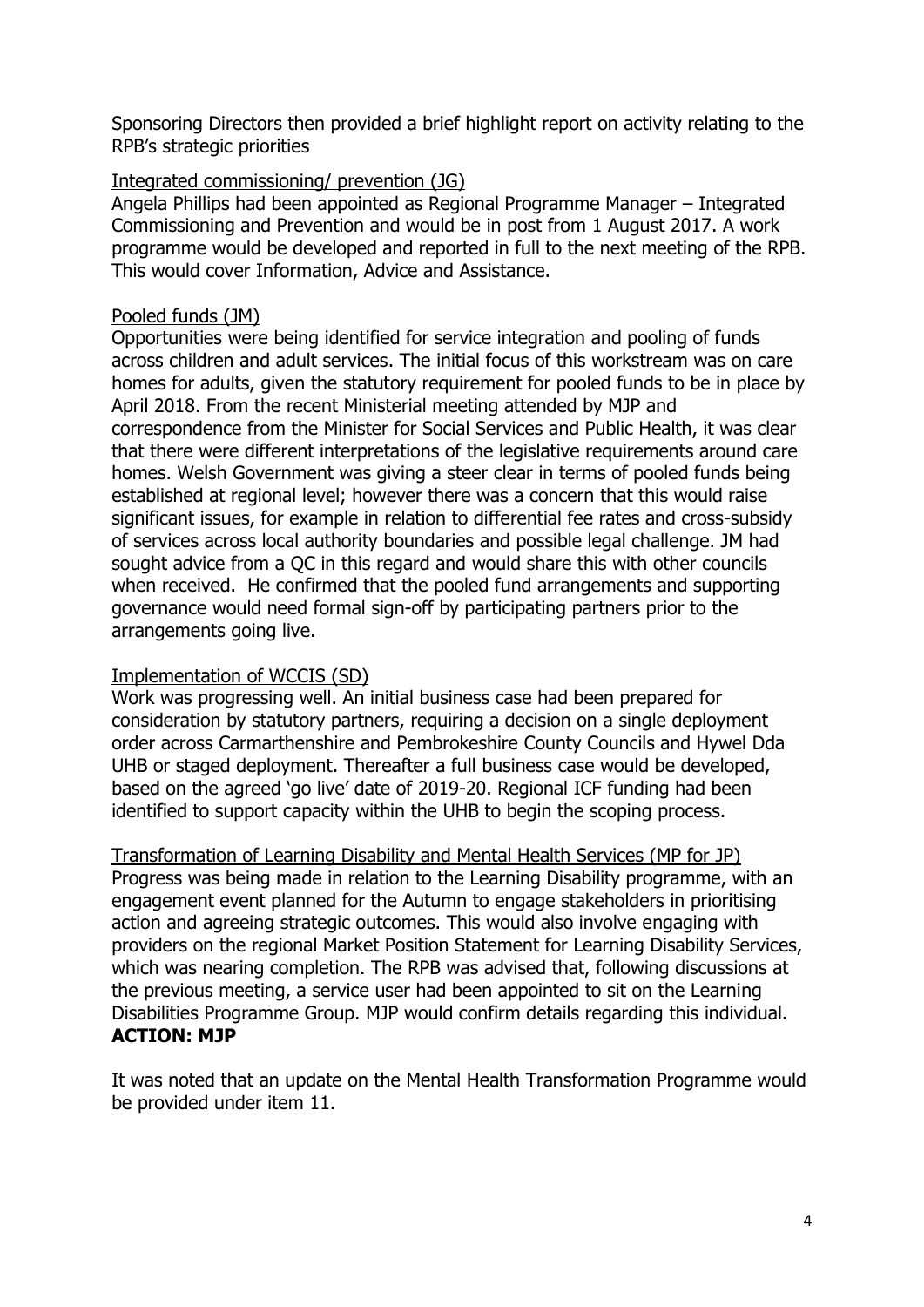# **7. Area Plan update**

MP advised that the development of an Area Plan, as required under Section 14A of the Social Services and Wellbeing (Wales) Act in response to the recent Population Assessment, was proceeding using the approach agreed by the RPB at its previous meeting. Existing regional groups were being used as far as possible to identify actions under the thematic areas included within the Population Assessment. A draft of the Plan would be brought to the RPB for consideration at its next meeting. **ACTION: MJP**

# **8. Carers' Transitional Plan**

A number of planning workshops have been held to develop the regional transitional plan for Carers which would respond to issues highlighted within the Population Assessment. The transitional plan would be brought to the RPB for approval in October. **ACTION: Dr Gareth Morgan, Hywel Dda UHB**

In response to the RPB's concern over carer engagement in development and delivery of the plan, a Quality Assurance group was being established which would involve carers in scrutinising progress and delivery.

MJP advised that Welsh Government had responded to a series of questions posed by the RPB at its previous meeting. It had confirmed that (1) transitional funding was available in 2017-18 only, (2) funding for West Wales had been adjusted using a new population-based formula, resulting in a decrease from the previous year and (3) the national Carers' Strategy would be launched in late 2017.

### **9. Integrated Care Fund 2017-18: Update and Quarter 1 Report**

MJP advised that the Revenue Investment Plan for 2017-18 had been submitted to Welsh Government along with a Written Agreement signed by statutory partners and setting out regional governance arrangements for the ICF. Capital proposals had been submitted and required formal approval because the Capital element of the ICF continued to be paid as a Grant. HLL requested that formal representation be made to Welsh Government expressing concern at the delay in approval of the Capital programme, which was likely to cause difficulties in spending the allocation within the Financial Year. **ACTION: MJP**

It was noted that a regional Strategy Group had been established to implement the Integrated Autism Service, using ring-fenced ICF funding. A proposal setting out how the service would be implemented in West Wales and circulated to members for information, had been approved by the WLGA on behalf of Welsh Government. HLL queried the involvement of the third sector on the Strategy Group and MJP agreed to advise the RPB of arrangements. **ACTION: MJP**

A report for Quarter 1 was presented to the RPB for approval prior to submission to Welsh Government. MJP advised that the report used a pro forma provided by Welsh Government. A number of caveats needed to be applied to the information. Since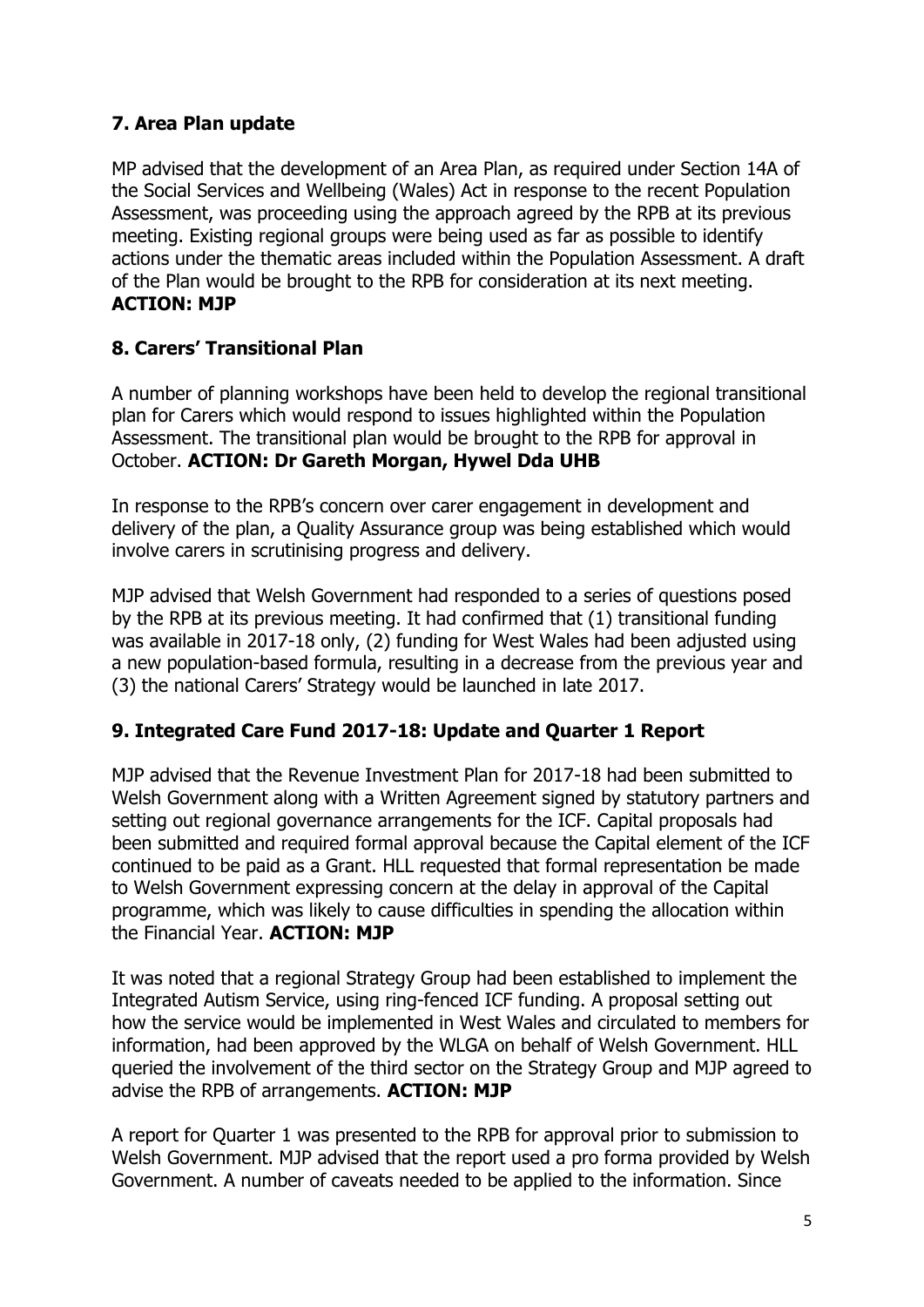monthly financial profiles had not been submitted for most projects, the underspend/ overspend figures were not accurate; this was exacerbated by the fact that not all spend incurred in Quarter 1 had been reported. Activity data was similarly incomplete. MJP advised that this represented a material risk to the RPB fulfilling its oversight function as set out in Welsh Government funding guidance and the regional Written Agreement. Members agreed to stress the importance of supplying information in a timely fashion to inform future reports.

A number of members expressed the view that the format of the report was difficult to understand and did not provide a 'digestible' summary of activity and outcomes. A simplified version, drawing on a small set of outcome indicators and reporting on the contribution of individual projects to achieving them, was requested for future quarters. MJP advised that work being taken forward by the newly-established regional ICF forum would address this.

It was noted that the regional forum would also be looking at the development of exit strategies for currently-funded programmes, with core budgets sustaining successful initiatives and funding being released for new innovation for the remaining duration of ICF. This was welcomed. It was further noted that, from 2018-19, the ICF would need to fund approved Carers' initiatives currently funded through the Carers' transitional fund.

#### **10. Parliamentary Review of Health and Social Care in Wales – Interim Report**

MJP drew the attention of the RPB to the recent interim report from the independent panel set up by the Cabinet Secretary for Health, Wellbeing and Sport to undertake the Review. Key messages included the need to accelerate the pace of integration and transformation, the potential value of shared service models for Wales, the importance of a sustainable workforce and the need for clear national leadership. A final report from the Review would be published in late 2017. The report was noted.

### **11. Transformation of Mental Health Services**

Late apologies were noted from Libby Ryan-Davies, Director of Transformation, Hywel Dda UHB who, due to over-running of previous items, was not available to present this item.

LW provided the RPB with an overview of the Transforming Clinical Services Strategic Programme. The principal aim of this wide-ranging programme was to identify new models of out-of-hospital care and manage future demand for services. A Transformation group had been established in October 2016 with 4 areas of focus: (1) understanding demand, population trends and areas of high usage and costs; (2) understanding current provision across primary, community and hospital services; (3) considering local, national and international models to understand what works; and (4) translating evidence and best practice into clinically-owned and led local solutions. Sub programmes were focusing on out-of-hospital care, urgent and